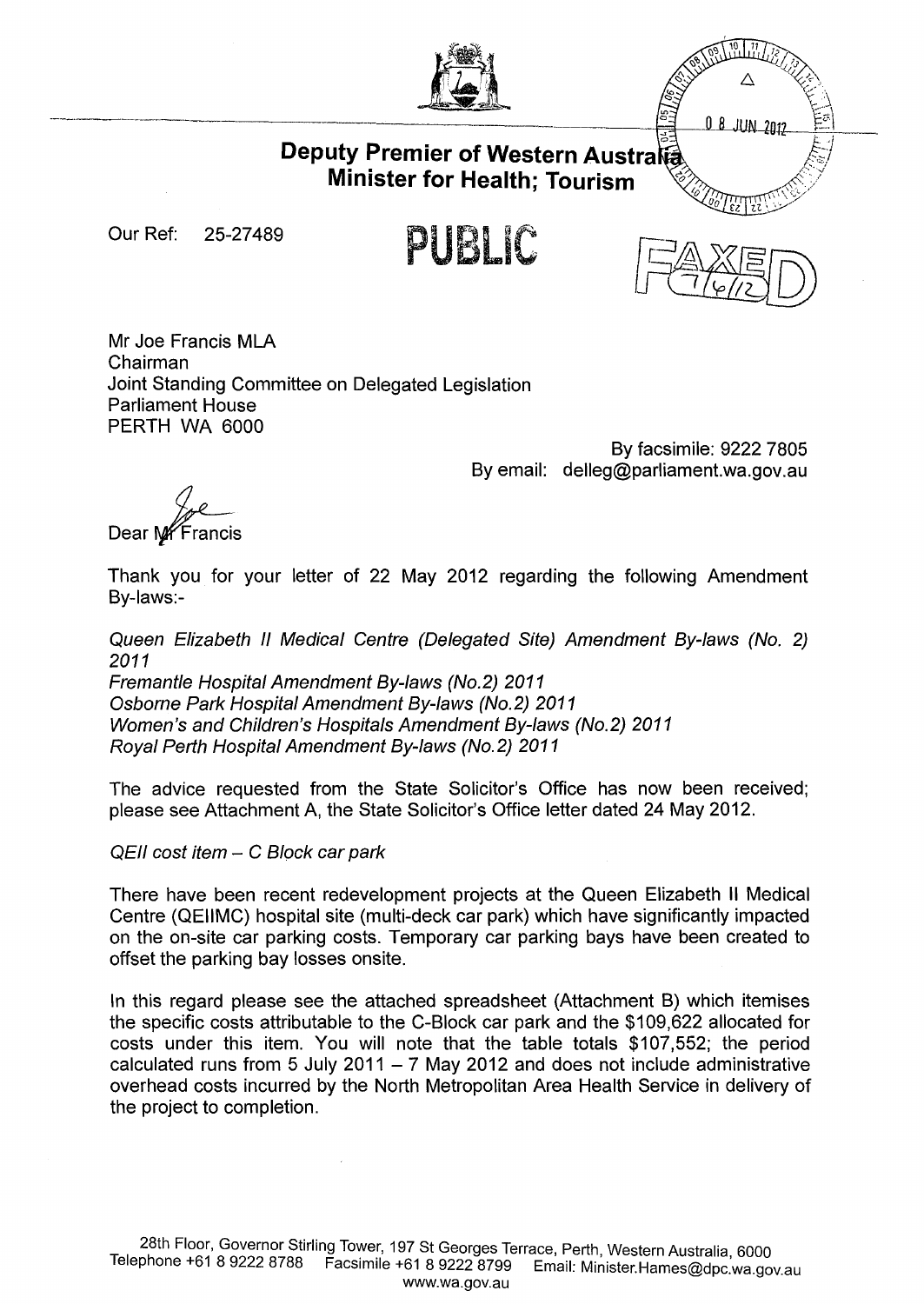Regarding the Committee's further queries, the C Block parking area was developed as part of the temporary parking strategy to create additional parking on the QEIIMC site during the redevelopments. Government vehicles were moved to this area in order to provide convenient parking bays in the visitor and staff car-parking areas.

The C Block parking compound is one of several temporary car-parking areas onsite which have been developed to ease the access pressures for staff and visitors to the hospital. The area was deemed to be unsuitable as a visitor car-parking area and as a result the compound was designated as a government vehicle area. The C Block car-park also fits the requirements of the government fleet vehicles due to the comparable number of bays held within the compound.

Each vehicle within the C Block parking compound is charged \$20.50 per week and there are currently 102 vehicles authorised to use the area. Parking fees for vehicles in this area are invoiced on an annual basis.

## PAYG costs - website production and management

The QEIIMC Trust has developed a website for the tenants of the QEIIMC site, for loading their PAYG parking cards via the 'Smart Parker' and for providing general information regarding the parking onsite. The parking pages comprise a portion of the QEIIMC's main webpage (http://www.qeii.health.wa.gov.au).

The development costs were associated with the additional software required to allow payment across the internet, specific to parking. A portion of this cost is an annual license fee. The website and associated software are owned by the Trust and the website's content is written for the Trust. The QEII website is open to public access and therefore could not be used on the Department of Health website for security reasons; the Department of Health's network is a closed and secure network.

The Department of Health has, in order to prevent any infiltration or hacking of its network, placed firewalls into its network security. In order to access the 'push or pull' data from external websites, software has to be written and permissions given to ensure integrity of the Health Information Network (HIN). This is standard network protection policy. The Department of Health can incorporate data by manual processes without incurring costs, but the automatic transfer of data across the networks requires software. A link is provided on the Department of Health's website to the QEIIMC Trust's website, but it is not possible to carry out payment of PAYG cards from the QEIIMC's 'Smart Parker' page for the Department of Health's other hospital sites, for data integrity reasons. An independent website is being developed for this purpose.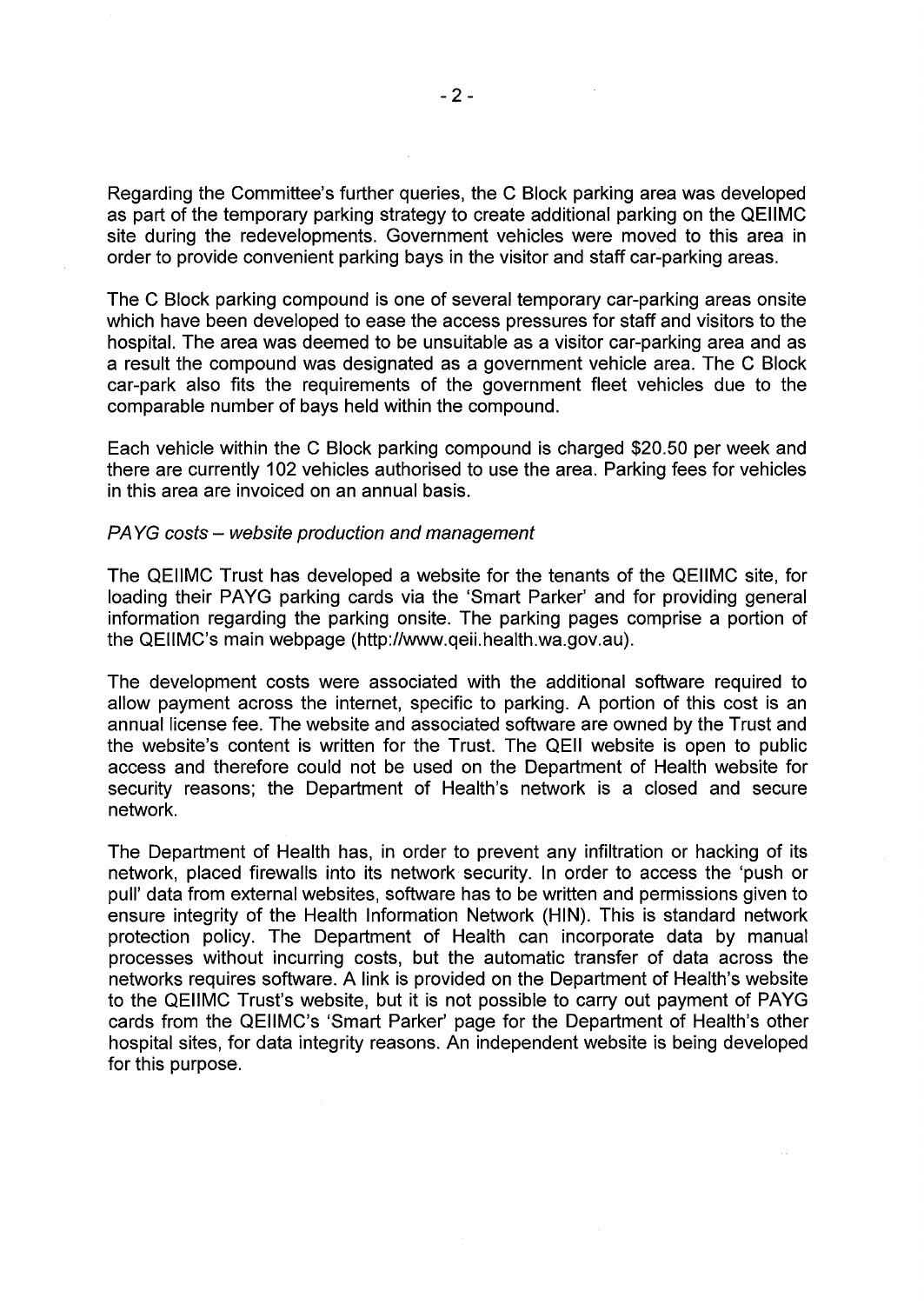A portion of the \$64,000 (approximately \$34,000) is an ongoing license fee for the software. Another portion of that \$64,000 is a fee for writing integration software to tie the QEIIMC Trust's website to the Department of Health's systems at each hospital location. At present, the Metropolitan Access and Parking Department is in negotiation with providers to address whether individual licenses are required for each site. Each hospital site's cost centres are independent so if separate websites are not created there would be difficulty in ensuring that money raised for parking at one hospital site is only spent on parking within that hospital site  $-$  ensuring that cross subsidisation does not occur.

I trust this information will assist the Committee in its determinations regarding the Amendment By-laws.

Should you require further information please contact Emilie Young, A/Senior Policy Officer, Legal and Legislative Services, 9222 2245, emilie.young@health.wa.gov.au.

Yours sincerely

Dr Kim Hames MLA **DEPUTY PREMIER MINISTER FOR HEALTH** 

Att:

 $-7$  JUN 2012